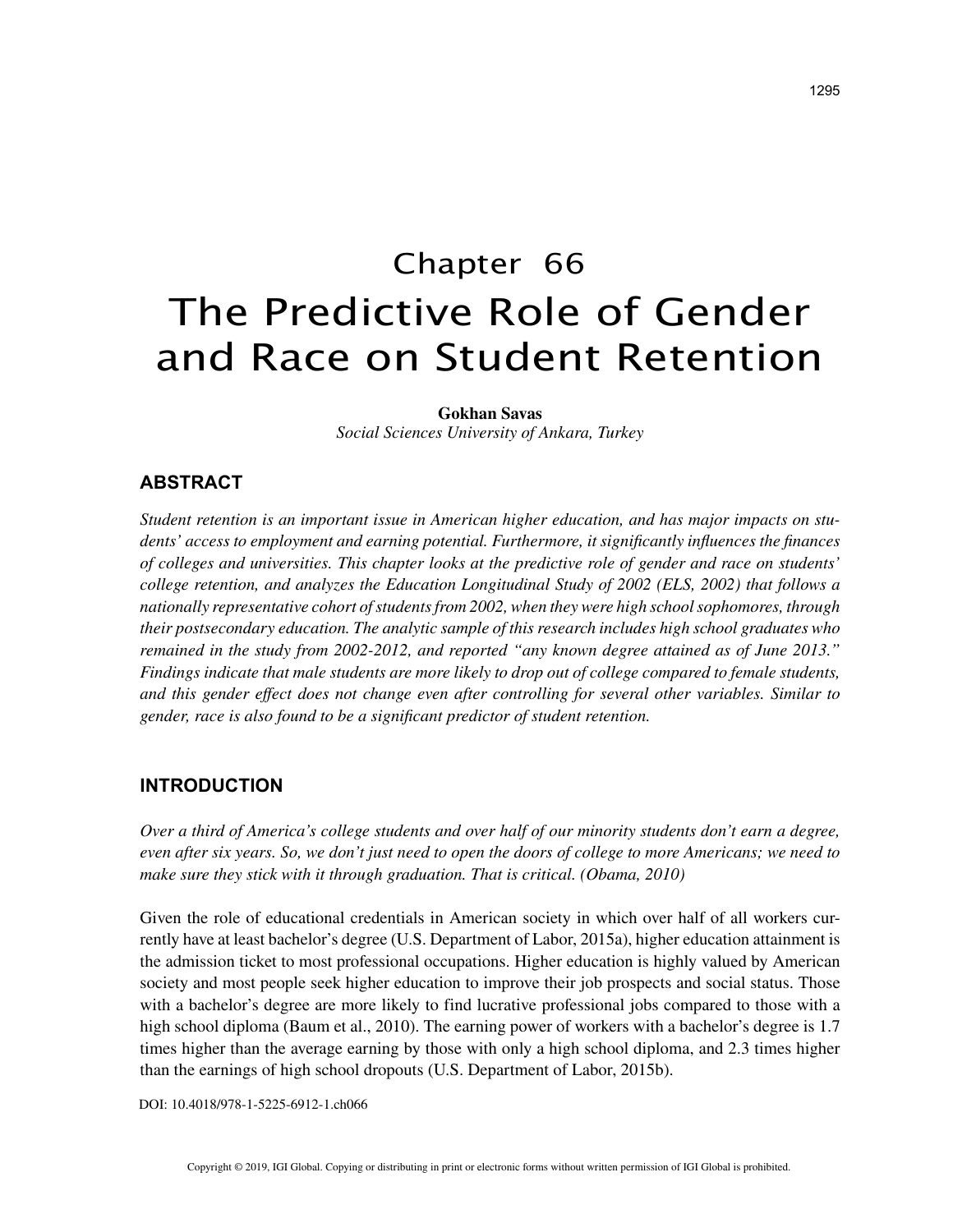Today the transition from high school to college is an important milestone for American youth in the pathway to adulthood. The transition to adulthood in the United States has changed in recent decades and no longer depends on the traditional milestones that mark adulthood, such as leaving home, securing full time employment, establishing a home and forming a family (Berlin et al., 2010; McLanahan et al., 2010; Arnett, 2000). In the contemporary United States, "young adults take far longer to reach economic and social maturity than their contemporaries did five or six decades ago. In large part, this shift is attributable to the expansion of higher education beginning in the late 1960s" (Berlin et al., 2010, p. 3). In other words, more and more young adults are choosing to go to college.

## **REVIEW OF THE LITERATURE**

Compared to the past, current research observes that young adults are marrying at a later age and that they also stay in school for longer periods of time (Settersten & Ray, 2010). This is more salient for women because the median age of marriage and childbearing for women has dramatically increased, which parallels the increasing rate of college attendance among women. In other words, the priorities of women in society have changed over time; and, they are now delaying marriage and childbearing in favor of attending college. In 1960, the median age for a first marriage for a woman was 20 years old. Today the median age for a woman's first marriage is 26 years old (U.S. Bureau of the Census, 2010). A college degree for women is recognized as a form of insurance against poverty and income deprivation (Buchman & DiPirete, 2006). Buchmann (2006) explains this situation as follows:

*In the 1960s and 70s, girls were getting better grades, but many young women were not going to college, or they were dropping out of college to get married. Now the benefits of a college education are growing faster for women than for men, and women are taking advantage… The generation of women who were born in the 1960s were the first to see their mothers getting divorced and having few options in the labor market. Many of these women were likely thinking, they wanted to avoid that situation by getting a college degree. (as cited in Grabmeier, 2006)*

In relation to the new transition to adulthood, it is important to understand what is going on with young people after they graduate from high school. Graduating from high school is traditionally seen as a first step into adulthood. Historically, immediately after high school graduation, young adults left home, and began to look for full-time work. However, today graduating from high school is no longer considered to be an important enough achievement to ensure reasonable job and career prospects or opportunities. Therefore, many young adults seek to obtain at least some postsecondary education after graduating from high school (Berlin et al. 2010). This new longer transition to adulthood is also supported through family perception that early transition to work and marriage is no longer optimal (Berlin et al. 2010). The majority of parents expect their children to graduate from high school and complete at least some postsecondary education. In 2012, about 65% of parents with students in grades six through 12 expected that their child would attain a bachelor's degree or higher (Child Trends Data Bank, 2015).

The data illustrates that enrollment of underrepresented students has steadily increased over time. Specifically, women have outnumbered men on college campuses since the late 1980s (Snyder & Dillow, 2011). However, the proportion of both men and women enrolling in college has increased over the years, with the increase in the number of female students being more substantial. The college enrollment rate